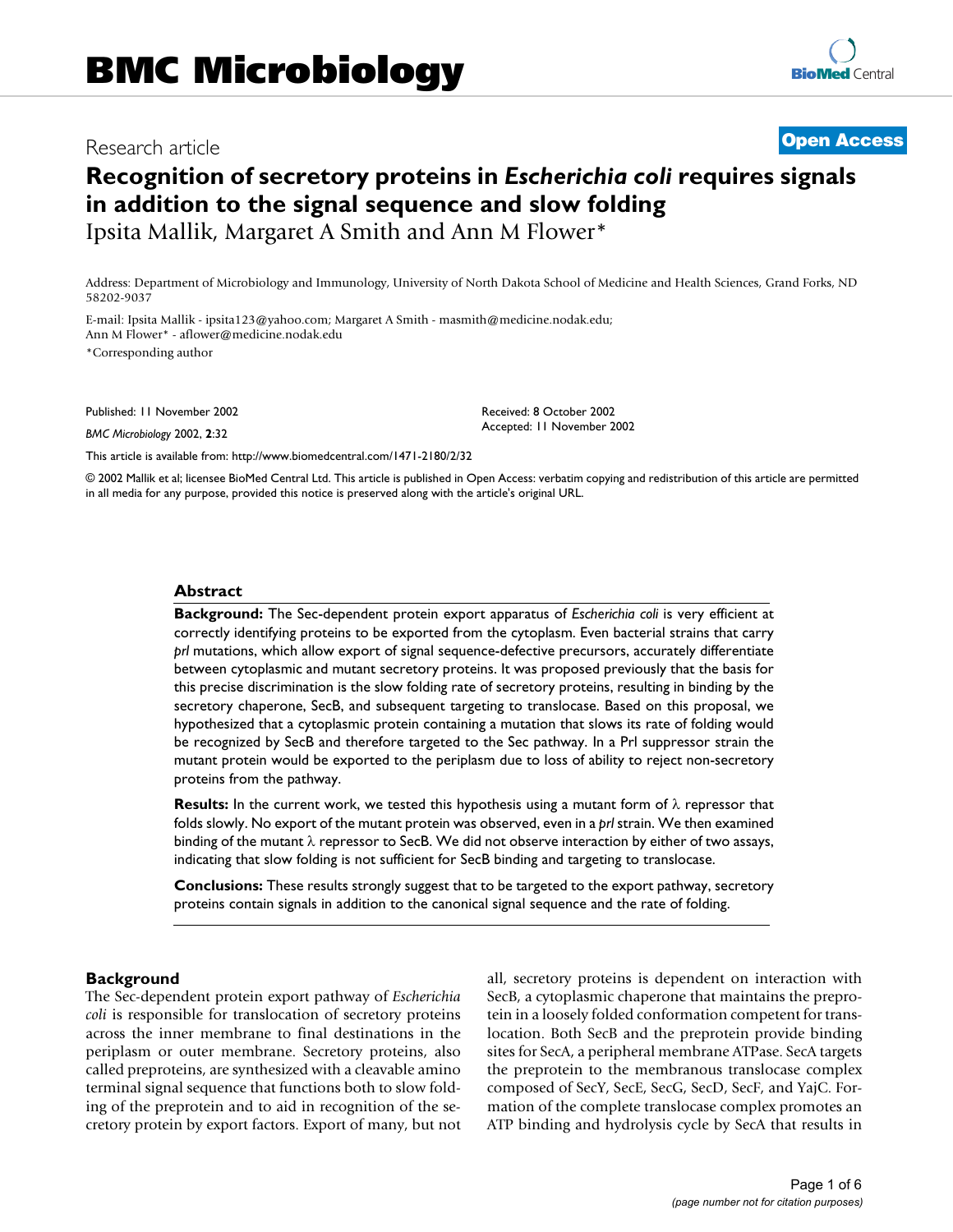segmental translocation of the secretory protein across the membrane [1–4].

The signal sequence is crucial for efficient translocation; mutations in the signal sequence significantly reduce export of the preprotein and complete deletions of the signal sequence eliminate essentially all export [5–8]. Selection for extragenic suppressors of such export defective preproteins led to the identification of the *prl* alleles of *secY* (*prlA*), *secE* (*prlG*), *secA* (*prlD*), and more recently *secG* (*prlH*) [6,9–11]. Early hypotheses predicted that the Prl suppressors function by expanded or altered interactions with signal sequences, facilitating recognition of mutant as well as wild type signal sequences [6].

More recent observations support an alternative mechanism of action for the PrlA/SecY and PrlG/SecE suppressors [8,12]. First, PrlA/G-mediated suppression does not exhibit allele specificity; all *prlA* and all *prlG* alleles that have been examined suppress all signal sequence mutations, implying that suppression is not due to a specific altered interaction that allows recognition of a mutant signal sequence [8,12]. Furthermore, all of the *prlA* and *prlG* alleles suppress complete deletions of the signal sequence, suggesting that an interaction between the signal sequence and the Prl suppressor is not necessary for suppression or even for export [5,8,13]. Based on these observations, it was proposed that the PrlA and PrlG suppressors do not function through altered interactions with signal sequences, but rather by loss of recognition [8,12]. The wild type SecE and SecY proteins are thought to function in concert to proofread the signal sequence of secretory proteins, rejecting defective precursors from the export pathway. The PrlA (SecY) and PrlG (SecE) suppressors are compromised in their ability to proofread, allowing export of proteins with mutations, or even complete deletions, of the signal sequence.

This proofreading model predicts that the critical step for translocation of a signal sequence-defective secretory protein is recognition by SecB and subsequent presentation to SecE/Y. SecB binds portions of the mature secretory protein [14–18], and SecA would bind to the SecB-precursor complex by virtue of its ability to bind SecB [19,20] as well as the preprotein [21–23]. Thus, SecA-mediated targeting of the preprotein to translocase would occur. In a wild type cell, the mutant precursor would be rejected at this point by SecY/E, but in a PrlA or PrlG suppressor strain, rejection would not occur and the mutant secretory protein would be exported.

In fact, all of the PrlA and PrlG suppressors are completely dependent on functional SecB for manifestation of suppressor activity [5,8]. Even certain proteins that are not normally SecB-dependent for translocation become SecB-

dependent when they contain a signal sequence mutation and are exported via the suppressor pathway. For example, PhoA is normally exported independent of SecB. Deletion of the signal sequence from *phoA* severely compromises export; export is restored in a *prlA* suppressor strain. However, this suppression is dependent on SecB [5]. Therefore, there are characteristics of the mature portion of PhoA that promote recognition by SecB, and this recognition is essential for PrlA-mediated suppression.

Although *prlA* and *prlG* strains export secretory proteins that completely lack a signal sequence, there is no evidence of export of any cytoplasmic proteins in a *prl* suppressor strain [13]. That is, proteins that are supposed to remain in the cytoplasm are not mislocalized to the periplasm. It has been suggested that perhaps cytoplasmic proteins are not exported in *prl* suppressor strains because they fold rapidly and escape recognition by SecB, while secretory proteins, even those lacking a signal sequence, fold more slowly, allowing time for SecB recognition and binding [5,13]. SecB binds to a variety of unfolded proteins in vitro [24,25], although binding appears to be more selective in vivo [26]. This selectivity may be based on the slower folding characteristics of secretory proteins.

Therefore, we proposed previously that if a cytoplasmic protein contains a mutation that slows its rate of folding, SecB will recognize and bind to that mutant protein. Binding of SecB would result in targeting of the unfolded protein to the translocation apparatus. According to the proofreading model, in a wild type strain, SecE and SecY would reject the unfolded protein due to lack of a signal sequence. In a Prl suppressor strain, however, the proofreading function would be compromised and the mutant protein would be exported [8]. In the experiments described here, we tested this hypothesis by examining the export of such a cytoplasmic protein with a folding mutation. The results indicate that slow folding is not sufficient for SecB binding and subsequent targeting to translocase and further, that secretory proteins contain targeting information in addition to the signal sequence and the folding kinetics.

# **Results and Discussion**

To test the hypothesis that a cytoplasmic protein containing a mutation that slowed its folding would be exported in a Prl suppressor strain, a well characterized cytoplasmic protein was obtained. The protein of choice was the amino terminal portion of the λ repressor protein, a 92 residue domain that folds into a stable, predominantly αhelical structure [27]. Folding studies were performed at a pH and ionic strength similar to physiological conditions and the folding parameters were predicted to approximate the in vivo situation. The wild type protein  $(N^{102LT})$  is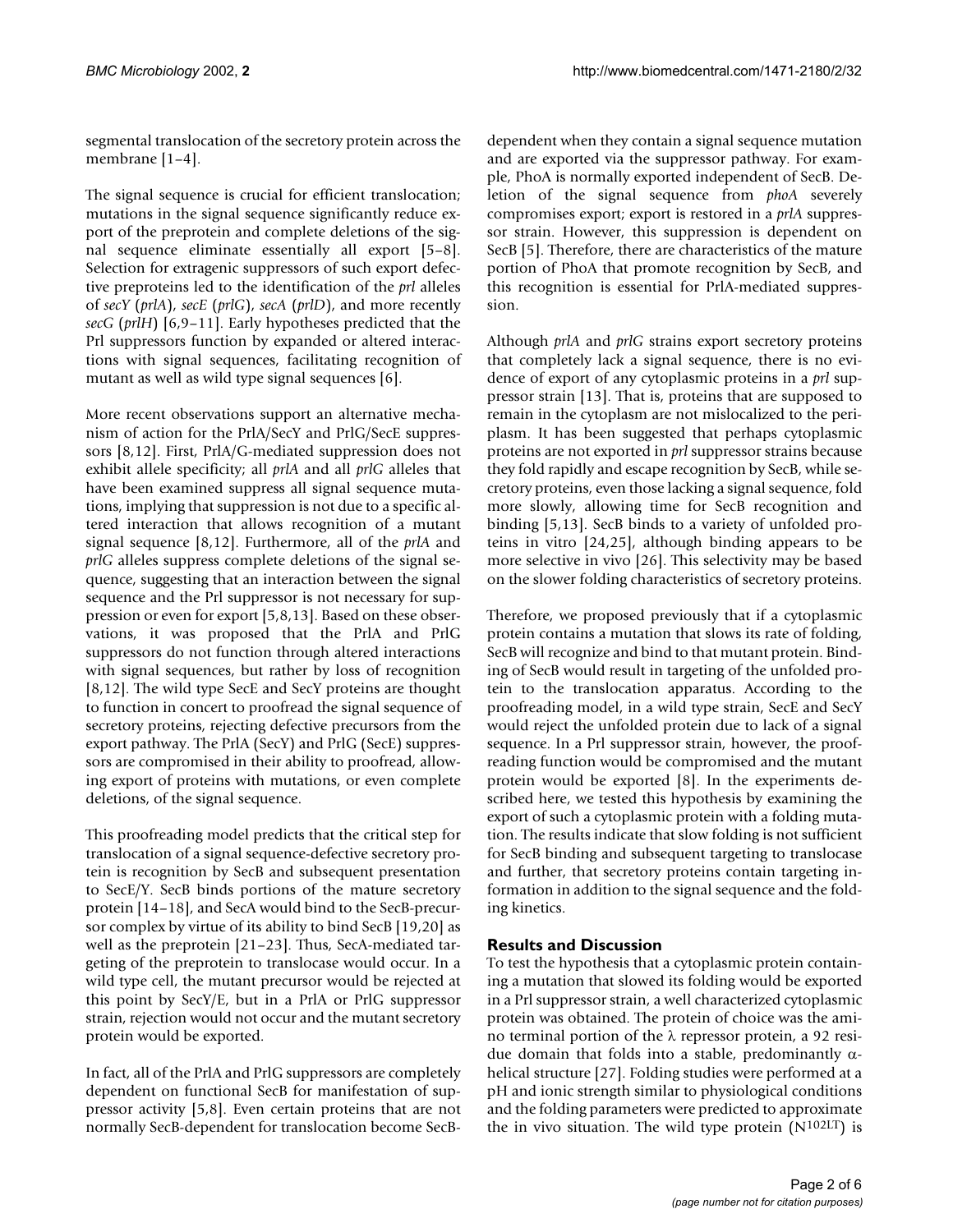

#### **Figure 1**

**Immunodetection of** λ **repressor fragments in bacterial fractions** LA57 indicates the slow folding λ repressor, LA57-N<sup>102LT</sup>, while wt refers to the wild type  $\lambda$  repressor, N102LT. The strains used were either wild type *secY/prlA* or *prlA4* as indicated. The individual lanes are as follows: M – purified  $N^{102LT}$  used as a molecular weight marker, W – whole cell lysate, S - spheroplast fraction (containing cytoplasmic contents and membranes), P – periplasmic fraction.

very stable at 37°C, with a T<sub>m</sub> for unfolding of about 55°C. The mutant version that we used (LA57-N102LT) contains a Leu to Ala alteration of amino acid 57 that dramatically reduces the stability of the folded structure. The LA57-N<sup>102LT</sup> protein has a T<sub>m</sub> of approximately 25 $\rm{^{\circ}C}$ , and is about 80% unfolded at 37°C and 60% unfolded at 30°C [27]. Further, the mutant protein has been shown to have a half-life of about 40 minutes in wild type *E. coli* strains at 37°C [27].

#### *Localization of N102LT and LA57-N102LT*

Plasmids pKL106 and pKL107 encoding LA57-N102LT-FLAG or N102LT-FLAG, respectively, were transformed into strains IM104 (wild type *secY*) or IM105 (*prlA4*). These strains contained deletion mutations in the *lon* and *degP* genes to limit proteolysis in both the cytoplasmic and periplasmic spaces. Following induction of the  $\lambda$  repressor fragment, whole cell lysates, spheroplasts, and periplasmic fractions were prepared from each strain. Samples were analyzed by Western blotting using antibodies directed against the FLAG epitope present at the carboxyl terminus of the λ repressor fragments.

According to our hypothesis, the largely unfolded nature of LA57-N102LT should allow SecB to bind, resulting in targeting of LA57-N102LT to translocase. In the *secY* wild type strain, proofreading by SecE/Y would block export of LA57-N102LT, while in the *prlA4* strain, the PrlA4 suppressor would allow export of a portion of LA57-N102LT to the periplasm. This was not the result we observed (Fig. 1). No LA57-N102LT was detected in the periplasm, even in the *prlA4* strain, indicating that export did not occur to any significant extent. To ensure that all periplasmic contents were released during the spheroplast preparation, the blots were stripped of FLAG antibody and reprobed with antibody directed against MalE, a periplasmic binding protein. All detectable MalE was present in the periplasmic fractions (data not shown), demonstrating that complete release of the periplasmic contents had been attained. Therefore, there was no detectable export of LA57- N102LT in the *prlA4* strain.

There were two reasonable explanations for this unexpected finding; 1) an unfolded state is not sufficient for SecB binding, or 2) SecB binding is not sufficient to promote export in a *prl* suppressor strain. To distinguish between these possibilities, we examined whether SecB was able to bind LA57-N102LT using two different methods to identify interactions. The first approach was co-immunoprecipitation of LA57-N102LT-SecB complexes, the second was an in vitro protease protection assay.

#### *Co-immunoprecipitation of SecB complexes*

Co-immunoprecipitations were performed using whole cell lysates of strains induced for expression of λ repressor. Immunoprecipitations were performed as described using antibodies directed either against SecB or against the His tag on the  $\lambda$  repressor. Following the immunoprecipitation reaction, samples were analyzed by Western blotting using the opposite antibody, that is, samples that had been immunoprecipitated with anti-SecB were examined with anti-His while those that had been precipitated with anti-His were probed with anti-SecB. In addition, as a positive control, the interaction of SecB with the secretory protein LamB was examined using anti-LamB antibodies. While an interaction between LamB and SecB was clearly seen (Fig. [2c](#page-3-0)), no interaction was observed between SecB and either  $N^{102LT}$  $N^{102LT}$  $N^{102LT}$  or LA57- $N^{102LT}$  (Fig. [2a](#page-3-0) and 2b). This was true regardless of whether the precipitating antibody was directed against SecB or the His tag. The wild type N102LT was not expected to interact with SecB as it would fold very rapidly and stably; it was more surprising that no interaction was detected between SecB and the destabilized LA57-N102LT. This result implied that the unfolded nature of LA57-N102LT was not sufficient for SecB binding.

#### *Protease protection assays*

To substantiate the results observed by co-immunoprecipitation, an in vitro protease protection assay was employed. SecB has a proteolytic-sensitive domain that is cleaved by proteinase K in a limited proteolysis reaction. When substrate is bound to SecB, the conformation is al-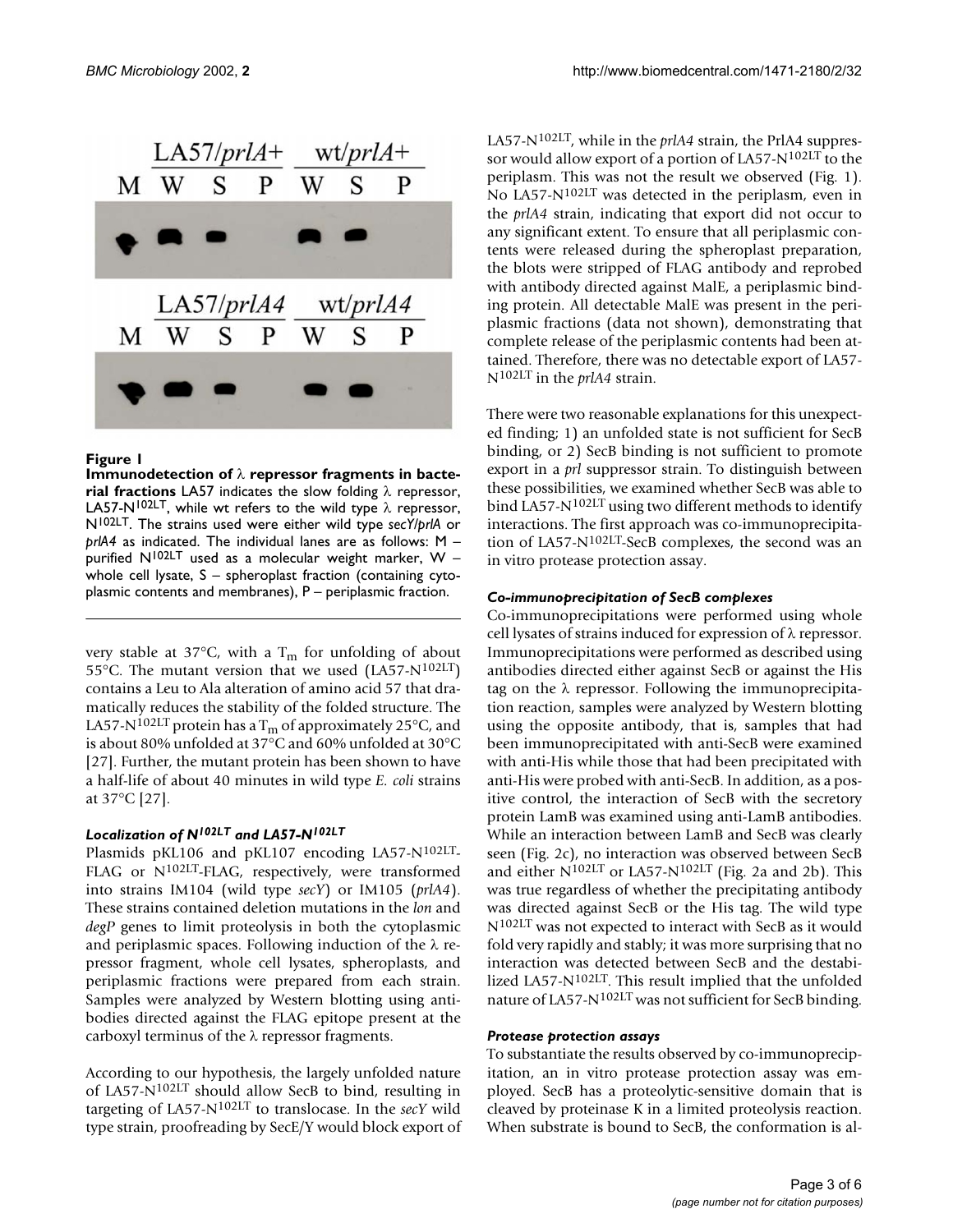

#### <span id="page-3-0"></span>**Figure 2**

**Immunoprecipitations of SecB complexes** A. Precipitation was performed with antibody directed against SecB, followed by immunoblotting using antibody against the His tag on the  $\lambda$  repressor fragments. B. Precipitating antibody was directed against the His tag, immunoblotting utilized the anti-SecB antibody. C. Precipitation was carried out with antibody against LamB, anti-SecB was used for immunoblotting. In all gels, samples were as follows: lanes  $1-4$  – whole cell lysates prior to immunoprecipitation, lanes 5–8 – immunoprecipitated material; lanes 1 and  $5 - N^{102L}$ *prlA4*, lanes 2 and  $6 -$ LA57-N<sup>102LT</sup>/*prlA4*, lanes 3 and  $7 - N^{102LT}/p r I A^{+}$ , lanes 4 and 8 – LA57-N102LT/*prlA*+, lane 9 in gel B – purified SecB.

tered such that the site is no longer protease accessible, rendering SecB protease resistant [28]. Thus, this assay can be used to detect binding of SecB to a substrate. Poly-Llysine and small peptides are routinely used as substrates for this analysis as demonstrated in Fig. 3 (lanes 3 and 4). To determine whether a larger protein was also able to protect SecB, we used purified, urea-denatured proOmpA as a substrate. The proOmpA also was able to bind to and protect SecB (Fig. 3, lanes 9 and 10) although a much higher concentration of substrate was required to achieve 50% protection. To ensure that the observed protection was not due simply to the high protein concentration in the reaction, a non-secretory protein was used as a negative control. BSA was added to the same concentration or higher as proOmpA with no resultant protection of SecB (data not shown). Therefore, this assay reliably serves as an additional method to observe SecB-substrate interactions.

The  $\lambda$  repressor proteins were purified on a nickel affinity chromatography column by virtue of the His tag at the carboxyl terminus of the proteins. Each was assayed for



#### **Figure 3**

**Protease protection assays** Lane 1 – undigested SecB, lane 2 – SecB digested with proteinase K; lanes 3 through 10 – SecB was incubated with potential substrates at the indicated concentrations prior to proteinase K digestion; lane 3 – 20 nM poly-L-lysine, lane 4 – 150 nM poly-L-lysine; lane 5 – 150 nM N<sup>102LT</sup> (wild type), lane  $6 - 4$   $\mu$ M N<sup>102LT</sup>; lane 7 – 150 nM LA57-N<sup>102LT</sup> (slow folding mutant), lane  $8 - 4 \mu$ M LA57-N<sup>102LT</sup>; lane 9 – 150 nM proOmpA, lane 10 – 1.4 µM proOmpA; lane 11 – proOmpA alone digested with proteinase K. Lower molecular weight band in lanes 6 and 8 is the  $\lambda$ repressor fragment.

protection of SecB at concentrations up to and exceeding that used for proOmpA. Neither N102LT nor LA57-N102LT protected SecB from proteolysis, indicating that no binding occurred (Fig. 3, lanes 5–8). Although the mutant LA57-N102LT is predicted to be in an unfolded conformation in the bacterial cell, the protease protection assay was performed at 4°C. To verify that refolding of LA57-N102LT at this temperature was not interfering with interpretation of the results, we further tested the SecB binding activity by incubating LA57-N102LT in 8 M urea, then diluting it into the protection reaction, similar to the conditions used for proOmpA. Again, no protection was detected (data not shown). These results demonstrated that even when fully unfolded, LA57-N102LT was not a substrate for SecB binding.

#### **Conclusions**

The hypothesis driving the present studies was premised on the observation that *prl* suppressor strains are able to correctly identify secretory proteins, even in the absence of a signal sequence. It has been widely thought that this recognition was due to slow folding of secretory proteins in the cytoplasm, resulting in binding by SecB and subsequent targeting to translocase. While slow folding may be a necessary criterion for export, the data presented here indicate that an unfolded nature is not sufficient for SecB binding and targeting. This conclusion is based on failure of the LA57-N102LT protein to bind SecB either in vivo or in vitro. The in vivo results are founded both on the coimmunoprecipitation experiments and on the fact that no export of the protein was detected in a *prlA4* strain, while the in vitro results are based on the protease protection assays. Therefore, we conclude that secretory proteins must contain information, in addition to the signal sequence and slow folding characteristics, that targets them to the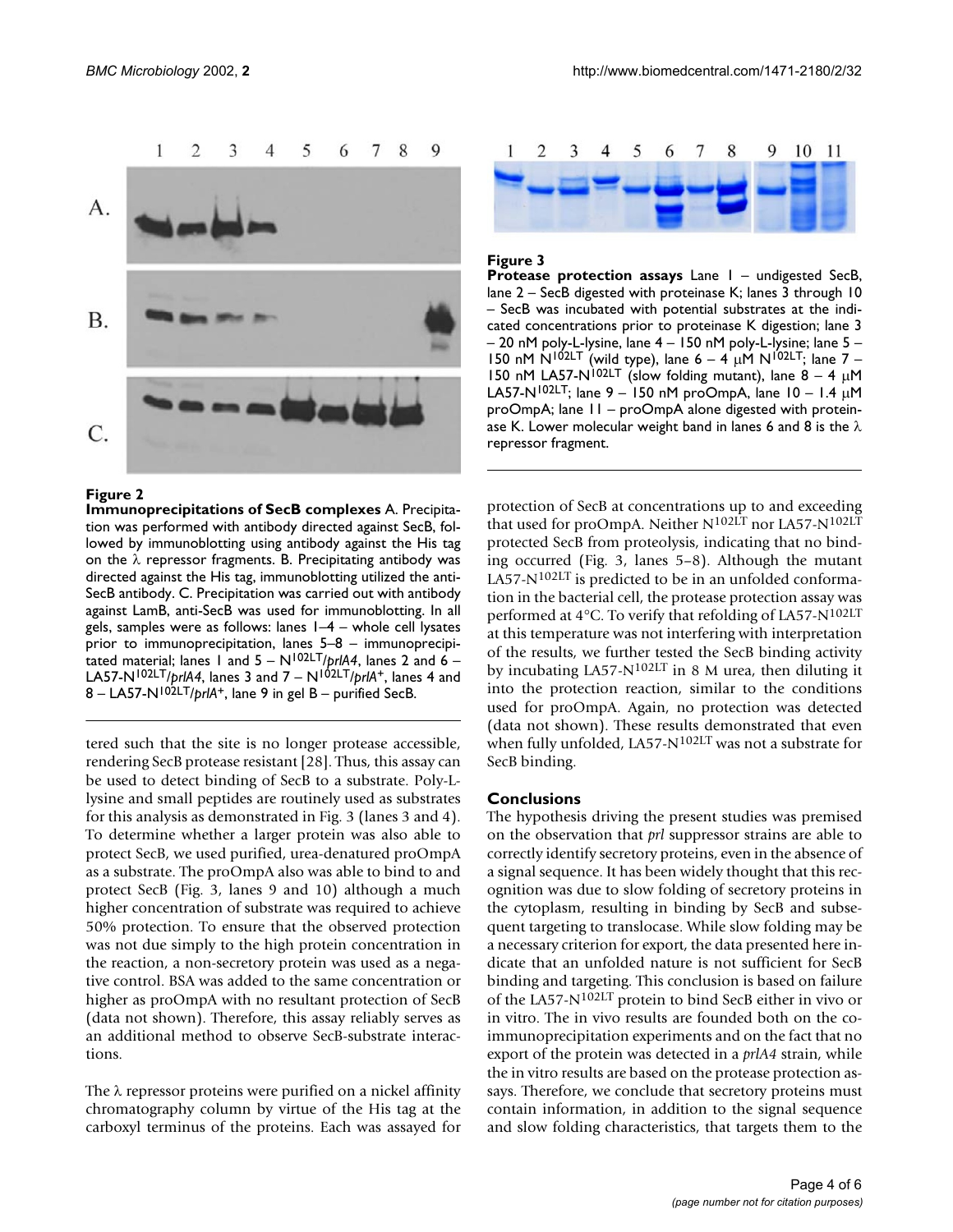secretory pathway or that cytoplasmic proteins contain information that prevents export even if the folding parameters are altered. Further studies are underway to identify such targeting sequences.

## **Methods**

### *Bacterial strains and plasmids*

All bacterial strains used were derivatives of *E. coli* K12 strain MC4100 [29]. IM104 is MC4100 *lamB14D lon*::Tn*10 degP*::*kan* and IM105 is IM104 *prlA4*. Plasmids pKL106 and pKL107 are pET11c (Novagen) derivatives carrying tandem copies of the  $\lambda$  repressor fragment (derived from plasmids pAD103 and pAD105, generous gifts from Alan Davidson, University of Toronto and Robert Sauer, MIT). In pKL106, the wild type λ repressor is tagged with the myc epitope and the LA57  $\lambda$  repressor has the FLAG epitope. In pKL107, the wild type λ repressor contains the FLAG eiptope and the LA57 mutant has the myc epitope. In all experiments, only antibodies to the FLAG epitope were used, therefore pKL106 resulted in detection of the mutant λ repressor and pKL107 was used to observe the wild type. Plasmids pIM101 and pIM102 were used in the co-immunoprecipitation assays and for purification of the  $\lambda$  repressor fragments. These plasmids are derivatives of pET11c that contain a single copy of the λ repressor, either wild type (pIM102) or LA57 (pIM101). The λ repressor inserts contain a FLAG tag at the carboxyl terminus followed by a hexahistidine motif.

#### *Bacterial growth, induction and fractionations*

Plasmid-containing bacteria were grown in LB [30] with ampicillin (100  $\mu$ g ml<sup>-1</sup>) at 30°C. Cells were induced for expression of the  $\lambda$  repressors at an OD<sub>600</sub> = 0.4–0.5 by addition of 1 mM IPTG either for 30 minutes (spheroplast procedures) or for 3 hours (immunoprecipitation experiments).

Spheroplasts were prepared similarly to published protocols [31]. Briefly, 1 ml of bacterial cells was pelleted for 3 min at 16,000 rpm in an Eppendorf centrifuge. All subsequent steps were performed on ice. The cell pellet was resuspended in 0.5 ml spheroplast buffer [1 M sucrose, 25 mM TrisHCl (pH 8.0), 5 mM EDTA, and lysozyme (50 µg ml<sup>-1</sup>)]. After incubation on ice for 12 min,  $MgCl<sub>2</sub>$  was added to a final concentration of 3 mM and incubation continued for an additional 5 min. The spheroplasts were pelleted by centrifugation at 16,000 rpm for 10 min at 4°C. The resultant supernatant contained the periplasmic contents. The pellet, which consisted of the membranes and cytoplasmic contents, was resuspended in 0.5 ml of spheroplast buffer. A parallel sample was prepared without the final centrifugation step, resulting in a whole cell lysate. All samples were precipitated with TCA and resuspended in gel loading buffer preparatory to electrophoresis.

#### *Immunoblotting*

Fractions were electrophoresed on 17% polyacrylamide gels and transferred to nitrocellulose. Immunoblotting was performed as described [32] using monoclonal antibody M2 directed against the FLAG epitope (Eastman Kodak) at a 1:600 dilution, or monoclonal antibody against MalE (Sigma) at a 1:500 dilution. When necessary, antibodies were stripped from the nitrocellulose by incubation in stripping buffer [1 M glycine (pH 2.2), 20 mM MgAc, 50 mM KCl] followed by immunoblot blocking solution.

#### *Immunoprecipitations*

Bacterial cells were induced for 3 hours for λ repressor expression as described above and harvested by French Press lysis. Lysates were immunoprecipitated with minor alterations to previous protocols [8]. Specifically, the IP buffer contained only 50 mM NaCl and incubation with the primary antibody was performed overnight at 4°C. Antibodies used were directed against the His epitope (monoclonal, Boehringer Mannheim), SecB (polyclonal, gift from William Wickner), or LamB (polyclonal, gift of Thomas Silhavy). Immune complexes were collected with Protein A agarose (Pierce), samples were electrophoresed on 15% polyacrylamide gels, and immunoblotting performed as described above. Following immunodetection, all blots were stripped of primary antibody and reprobed with the precipitating antibody to verify that precipitation had occurred.

#### *Protease protection assays*

SecB protease protection assays were performed as described [28], followed by electrophoresis on 15% polyacrylamide gels and detection by Coomassie Blue staining. The λ repressor fragments were purified by nickel NTA affinity chromatography (Qiagen).

## **Authors' contributions**

Localization studies were performed by IM, immunoprecipitations and protease protection assays were carried out by MAS. AMF conceived of the study and participated in its design and coordination. The manuscript was written by AMF and edited jointly by all authors. All authors read and approved the final manuscript.

#### **Acknowledgements**

We are grateful to Kathy LaVoi for construction of pKL106 and pKL107. We thank Alan Davidson and Kevin Young for helpful discussion. This material is based upon work supported by, or in part by, the U.S. Army Research Office under contract/grant number DAAH04-96-1-0426 (G).

#### **References**

- 1. [Danese PN, Silhavy TJ:](http://www.ncbi.nlm.nih.gov/entrez/query.fcgi?cmd=Retrieve&db=PubMed&dopt=Abstract&list_uids=9928475) **Targeting and assembly ofperiplasmic and outer-membrane proteins in** *Escherichia coli***[.](http://www.ncbi.nlm.nih.gov/entrez/query.fcgi?cmd=Retrieve&db=PubMed&dopt=Abstract&list_uids=9928475)** *Annu Rev Genet* 1998, **32:**59-94
- 2. [Duong F, Eichler J, Price A, Leonard MR, Wickner W:](http://www.ncbi.nlm.nih.gov/entrez/query.fcgi?cmd=Retrieve&db=PubMed&dopt=Abstract&list_uids=9393850) **[Biogenesis of](http://www.ncbi.nlm.nih.gov/entrez/query.fcgi?cmd=Retrieve&db=PubMed&dopt=Abstract&list_uids=9393850) [the gram-negative bacterial envelope.](http://www.ncbi.nlm.nih.gov/entrez/query.fcgi?cmd=Retrieve&db=PubMed&dopt=Abstract&list_uids=9393850)** *Cell* 1997, **91:**567-573